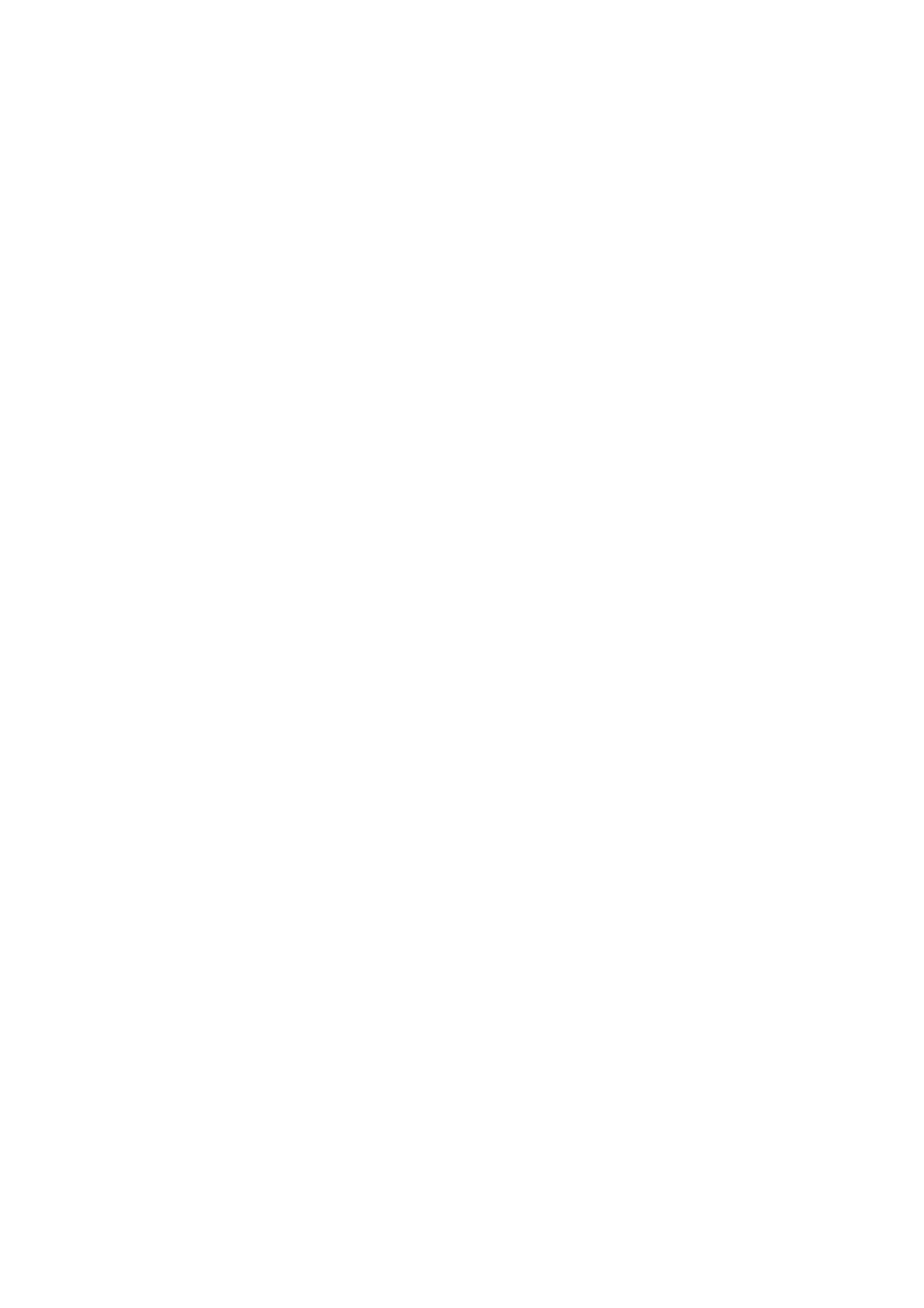## **Appendix-1**

## **Methodology for calculating Academic/Research Score**

(Assessment must be based on evidence produced by the teacher such as: copy of publications, project sanction letter, utilization and completion certificates issued by the University and acknowledgements for patent filing and approval letters, students' Ph.D. award letter, etc.)

| S.N. | <b>Academic/Research Activity</b>                                                                                              | <b>Faculty of Sciences</b><br>/Engineering /<br><b>Agriculture / Medical</b><br><b>/Veterinary Sciences</b> | <b>Faculty of Languages / Humanities /</b><br><b>Arts / Social Sciences / Library</b><br>/Education / Physical Education /<br>Commerce / Management & other<br>related disciplines |
|------|--------------------------------------------------------------------------------------------------------------------------------|-------------------------------------------------------------------------------------------------------------|------------------------------------------------------------------------------------------------------------------------------------------------------------------------------------|
| 1.   | <b>Research Papers in UGC-CARE</b><br><b>Listed Journals</b>                                                                   | 8 per paper                                                                                                 | 10 per paper                                                                                                                                                                       |
| 2.   | <b>Publications (other than Research</b><br>papers)                                                                            |                                                                                                             |                                                                                                                                                                                    |
|      | (a) Books authored which are<br>published by;                                                                                  |                                                                                                             |                                                                                                                                                                                    |
|      | International publishers                                                                                                       | 12                                                                                                          | 12                                                                                                                                                                                 |
|      | <b>National Publishers</b>                                                                                                     | 10                                                                                                          | 10                                                                                                                                                                                 |
|      | <b>Chapter in Edited Book</b>                                                                                                  | 05                                                                                                          | 05                                                                                                                                                                                 |
|      | Editor of Book by International<br>Publisher                                                                                   | 10                                                                                                          | 10                                                                                                                                                                                 |
|      | Editor of Book by National<br>Publisher                                                                                        | 08                                                                                                          | 08                                                                                                                                                                                 |
|      |                                                                                                                                |                                                                                                             |                                                                                                                                                                                    |
|      | (b) Translation works in Indian                                                                                                |                                                                                                             |                                                                                                                                                                                    |
|      | and Foreign Languages by                                                                                                       |                                                                                                             |                                                                                                                                                                                    |
|      | qualified faculties                                                                                                            |                                                                                                             |                                                                                                                                                                                    |
|      | Chapter or Research paper                                                                                                      | 03                                                                                                          | 03                                                                                                                                                                                 |
|      | <b>Book</b>                                                                                                                    | 08                                                                                                          | 08                                                                                                                                                                                 |
| 3.   | Creation of ICT mediated Teaching Learning pedagogy and content and development of new and<br>innovative courses and curricula |                                                                                                             |                                                                                                                                                                                    |
|      | (a) Development of Innovative<br>pedagogy                                                                                      | 05                                                                                                          | 05                                                                                                                                                                                 |
|      | (b) Design of new curricula and<br>courses                                                                                     | 02 per curricula/course                                                                                     | 02 per curricula/course                                                                                                                                                            |
|      | (c) MOOCs                                                                                                                      |                                                                                                             |                                                                                                                                                                                    |
|      | Development of complete MOOCs                                                                                                  |                                                                                                             |                                                                                                                                                                                    |
|      | in 4 quadrants (4 credit course) (In                                                                                           | 20                                                                                                          | 20                                                                                                                                                                                 |
|      | case of MOOCs of lesser credits 05                                                                                             |                                                                                                             |                                                                                                                                                                                    |
|      | marks/credit)                                                                                                                  |                                                                                                             |                                                                                                                                                                                    |
|      | MOOCs (developed in 4 quadrant)<br>per module/lecture                                                                          | 05                                                                                                          | 05                                                                                                                                                                                 |
|      | Content writer/subject matter expert                                                                                           |                                                                                                             |                                                                                                                                                                                    |
|      | for each module of MOOCs (at least<br>one quadrant)                                                                            | 02                                                                                                          | 02                                                                                                                                                                                 |
|      | Course Coordinator for MOOCs (4                                                                                                | 08                                                                                                          | 08                                                                                                                                                                                 |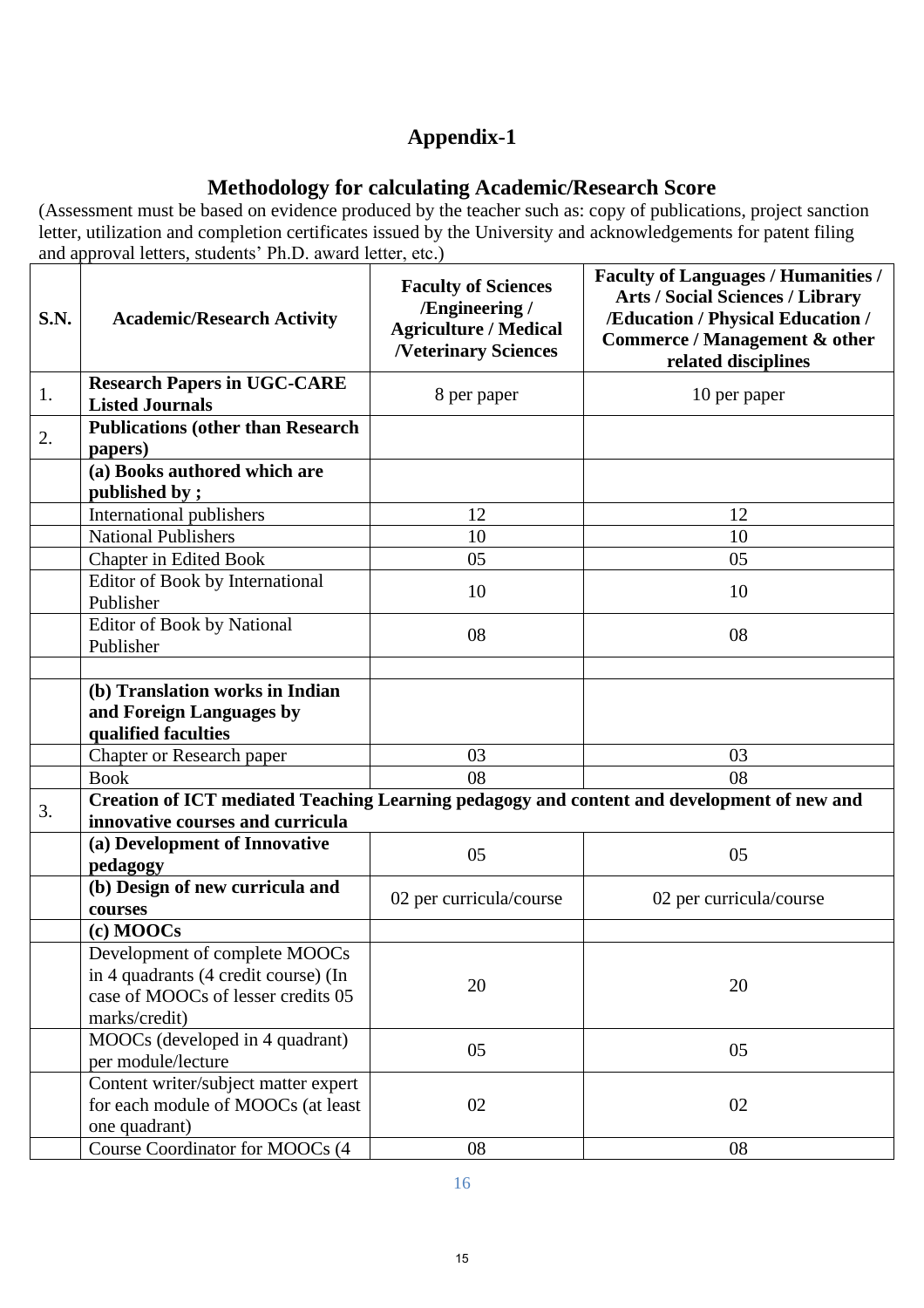|   | credit course) (In case of MOOCs                                                                 |                         |                         |  |  |
|---|--------------------------------------------------------------------------------------------------|-------------------------|-------------------------|--|--|
|   | of lesser credits 02 marks/credit)                                                               |                         |                         |  |  |
|   | (d) E-Content                                                                                    |                         |                         |  |  |
|   | Development of e-Content in 4                                                                    |                         |                         |  |  |
|   | quadrants for a complete course/e-                                                               | 12                      | 12                      |  |  |
|   | book                                                                                             |                         |                         |  |  |
|   | e-Content (developed in 4                                                                        | 05                      | 05                      |  |  |
|   | quadrants) per module                                                                            |                         |                         |  |  |
|   | Contribution to development of e-                                                                |                         |                         |  |  |
|   | content module in complete                                                                       | 02                      | 02                      |  |  |
|   | course/paper/e-book (at least one                                                                |                         |                         |  |  |
|   | quadrant)                                                                                        |                         |                         |  |  |
|   | Editor of e-content for complete                                                                 | 10                      | 10                      |  |  |
|   | course/paper/e-book                                                                              |                         |                         |  |  |
| 4 | (a) Research guidance                                                                            |                         |                         |  |  |
|   | Ph.D.                                                                                            | 10 per degree awarded   | 10 per degree awarded   |  |  |
|   |                                                                                                  | 05 per thesis submitted | 05 per thesis submitted |  |  |
|   | M.Phil./P. G dissertation                                                                        | 02 per degree awarded   | 02 per degree awarded   |  |  |
|   | (b) Research Projects Completed                                                                  |                         |                         |  |  |
|   | More than 10 lakhs                                                                               | 10                      | 10                      |  |  |
|   | Less than 10 lakhs                                                                               | 05                      | 05                      |  |  |
|   | (c) Research Projects Ongoing:                                                                   |                         |                         |  |  |
|   | More than 10 lakhs                                                                               | 05                      | 05                      |  |  |
|   | Less than 10 lakhs                                                                               | 02                      | 02                      |  |  |
|   | (d) Consultancy                                                                                  | 03                      | 03                      |  |  |
| 5 | (a) Patents                                                                                      |                         |                         |  |  |
|   | International                                                                                    | 10                      | 10                      |  |  |
|   | National                                                                                         | $\overline{7}$          | $\overline{7}$          |  |  |
|   | (b) *Policy Document (Submitted to an International body/organization like UNO/UNESCO/World      |                         |                         |  |  |
|   | Bank/International Monetary Fund etc. or Central Government or State Government)                 |                         |                         |  |  |
|   | International                                                                                    | 10                      | 10                      |  |  |
|   | National                                                                                         | 07                      | 07                      |  |  |
|   | <b>State</b>                                                                                     | 04                      | 04                      |  |  |
|   | (c) Awards/Fellowship                                                                            |                         |                         |  |  |
|   | International                                                                                    | 07                      | 07                      |  |  |
|   | National                                                                                         | 05                      | 05                      |  |  |
|   | *Invited lectures / Resource Person/ paper presentation in Seminars/ Conferences/full paper in   |                         |                         |  |  |
| 6 | Conference Proceedings (Paper presented in Seminars/Conferences and also published as full paper |                         |                         |  |  |
|   | in Conference Proceedings will be counted only once)                                             |                         |                         |  |  |
|   | International                                                                                    | 07                      | 07                      |  |  |
|   | International                                                                                    | 05                      | 05                      |  |  |
|   | National                                                                                         | 03                      | 03                      |  |  |
|   | State/university                                                                                 | 02                      | 02                      |  |  |
|   |                                                                                                  |                         |                         |  |  |